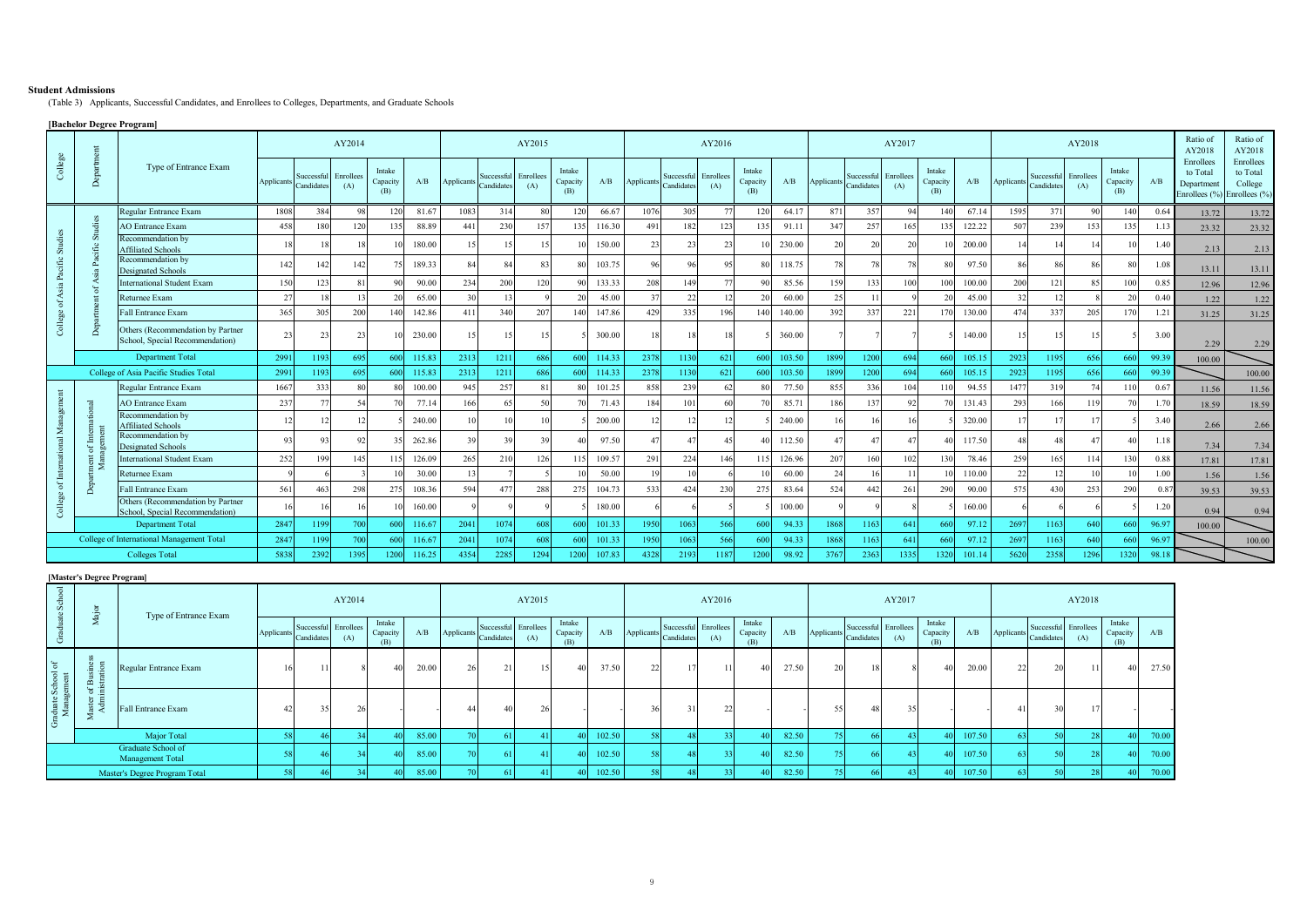| [Doctoral Degree Program] |                                                                  |                                               |              |                          |                  |                           |       |            |                          |                  |                           |       |            |                                    |        |                           |       |            |                          |                  |                           |        |            |                                    |        |                           |           |
|---------------------------|------------------------------------------------------------------|-----------------------------------------------|--------------|--------------------------|------------------|---------------------------|-------|------------|--------------------------|------------------|---------------------------|-------|------------|------------------------------------|--------|---------------------------|-------|------------|--------------------------|------------------|---------------------------|--------|------------|------------------------------------|--------|---------------------------|-----------|
|                           |                                                                  |                                               |              |                          | AY2014           |                           |       |            |                          | AY2015           |                           |       |            |                                    | AY2016 |                           |       |            |                          | AY2017           |                           |        |            |                                    | AY2018 |                           |           |
| Graduate School           | $_{\rm Major}$                                                   | Type of Entrance Exam                         | Applicants   | Successful<br>Candidates | Enrollees<br>(A) | Intake<br>Capacity<br>(B) | A/B   | Applicants | Successful<br>Candidates | Enrollees<br>(A) | Intake<br>Capacity<br>(B) | A/B   | Applicants | Successful Enrollees<br>Candidates | (A)    | Intake<br>Capacity<br>(B) | A/B   | Applicants | Successful<br>Candidates | Enrollees<br>(A) | Intake<br>Capacity<br>(B) | A/B    | Applicants | Successful Enrollees<br>Candidates | (A)    | Intake<br>Capacity<br>(B) | A/B       |
|                           | Major in Asia Pacific<br>Studies<br>(Master's Degree<br>Program) | Regular Entrance Exam                         | $\mathbf{R}$ |                          |                  |                           | 26.67 | 11         | 8                        | 6                | 15                        | 40.00 |            |                                    |        | 15                        | 20.00 | 20         | 14                       |                  | 15                        | 60.00  | 16         | 12                                 |        | 15                        | 46.67     |
|                           |                                                                  | <b>Fall Entrance Exam</b>                     | 19           | 14                       |                  |                           |       | 16         | 12                       |                  |                           |       | 24         |                                    |        |                           |       | 35         | 26                       |                  |                           |        | 40         | 31                                 | 23     |                           |           |
|                           |                                                                  | 専攻合計                                          | 27           | 21                       |                  |                           | 73.33 | 27         | 20                       | 10               | 15                        | 66.67 | 31         | -22                                |        |                           | 60.00 | 55         | 40                       | 20               |                           | 133.33 | 56         | 43                                 | 30     |                           | 200.00    |
| Asia Pacific Studies      | fajor in Asia Pacific<br>Studies<br>(Doctoral Degree<br>Program) | Regular Entrance Exam                         |              | -6                       |                  |                           | 40.00 |            |                          |                  | 10 <sup>1</sup>           | 40.00 |            |                                    |        | 10                        | 20.00 |            |                          |                  | 10                        | 50.00  |            |                                    |        | 10 <sup>1</sup>           | 30.00     |
| Graduate School of        | ě                                                                | <b>Fall Entrance Exam</b>                     | 10           |                          |                  |                           |       |            |                          |                  |                           |       |            |                                    |        |                           |       |            |                          |                  |                           |        |            |                                    |        |                           |           |
|                           |                                                                  | 専攻合計                                          | 18           | 14                       |                  |                           | 90.00 | 11         | 10                       |                  | 10                        | 90.00 |            |                                    |        | 10                        | 30.00 | 11         | 10 <sup>1</sup>          |                  |                           | 70.00  |            |                                    |        | 10 <sup>1</sup>           | 50.00     |
|                           | in International<br>peration Policy<br>ster's Program)           | Regular Entrance Exam                         | 10           | 6                        |                  |                           | 8.89  | 14         | 10                       |                  | 45                        | 15.56 |            |                                    |        | 45                        | 15.56 | 11         |                          |                  | -45                       | 13.33  | 16         | 10 <sup>2</sup>                    |        | 45                        | 13.33     |
|                           | Major i<br>Coope<br>(Maste                                       | <b>Fall Entrance Exam</b>                     | 70           | 41                       | 26               |                           |       | 48         | 43                       | 24               |                           |       |            | 31                                 | 20     |                           |       | 59         | 46                       | 28               |                           |        | 81         | 68                                 | 39     |                           |           |
|                           |                                                                  | Major Total                                   | 80           | 47                       | 30 <sub>1</sub>  | 45                        | 66.67 | 62         | 53                       | 31               | 45                        | 68.89 | 52         | 39                                 | 27     | 45                        | 60.00 | 70         | 55                       | 34               | $\mathbf{A}^t$            | 75.56  | 97         | 78                                 | 45     | 45                        | 100.00    |
|                           |                                                                  | Graduate School of Asia Pacific Studies Total | 125          | 82                       | 50               |                           | 71.43 | 100        | 83                       | 50               | 70                        | 71.43 | 90         | -67                                | 39     | 70                        | 55.71 | 136        | 105                      | 61               | 70                        | 87.14  | 160        | 127                                | 80     | <b>70</b>                 | 114.29    |
|                           |                                                                  | Doctoral Program Total                        | 125          | 82                       | 50               | 70                        | 71.43 | 100        | 83                       | 50               | 70                        | 71.43 | 90         | -67                                | 39     | 70                        | 55.71 | 136        | 105                      | 61               | 70                        | 87.14  | 160        | 127                                | 80     |                           | 70 114.29 |

## **[Professional Degree Program(except Law school)]**

|   |                                                      |            |                                    | AY2014 |                           |     | AY2015                |  |                             |                           |     |            | AY2016     |                             |                    |     |            |            | AY2017                      |                           |     | AY2018                |  |                             |                           |     |  |
|---|------------------------------------------------------|------------|------------------------------------|--------|---------------------------|-----|-----------------------|--|-----------------------------|---------------------------|-----|------------|------------|-----------------------------|--------------------|-----|------------|------------|-----------------------------|---------------------------|-----|-----------------------|--|-----------------------------|---------------------------|-----|--|
|   | Type of Entrance Exam                                | Applicants | Successful Enrollees<br>Candidates | (A)    | Intake<br>Capacity<br>(B) | A/B | Applicants Candidates |  | Successful Enrollees<br>(A) | Intake<br>Capacity<br>(B) | A/B | Applicants | Candidates | Successful Enrollees<br>(A) | Intake<br>Capacity | A/B | Applicants | Candidates | Successful Enrollees<br>(A) | Intake<br>Capacity<br>(B) | A/B | Applicants Candidates |  | Successful Enrollees<br>(A) | Intake<br>Capacity<br>(B) | A/B |  |
|   | Regular Entrance Exam                                |            |                                    |        |                           |     |                       |  |                             |                           |     |            |            |                             |                    |     |            |            |                             |                           |     |                       |  |                             |                           |     |  |
|   | <b>AO</b> Entrance Exam                              |            |                                    |        |                           |     |                       |  |                             |                           |     |            |            |                             |                    |     |            |            |                             |                           |     |                       |  |                             |                           |     |  |
|   | Recommendation by<br>Affiliated Schools              |            |                                    |        |                           |     |                       |  |                             |                           |     |            |            |                             |                    |     |            |            |                             |                           |     |                       |  |                             |                           |     |  |
|   | Mature Students Exam                                 |            |                                    |        |                           |     |                       |  |                             |                           |     |            |            |                             |                    |     |            |            |                             |                           |     |                       |  |                             |                           |     |  |
| 2 | International Student Exam, Returnee<br>Exam         |            |                                    |        |                           |     |                       |  |                             |                           |     |            |            |                             |                    |     |            |            |                             |                           |     |                       |  |                             |                           |     |  |
|   | Fall Entrance Exam                                   |            |                                    |        |                           |     |                       |  |                             |                           |     |            |            |                             |                    |     |            |            |                             |                           |     |                       |  |                             |                           |     |  |
|   | Major Total                                          |            |                                    |        |                           |     |                       |  |                             |                           |     |            |            |                             |                    |     |            |            |                             |                           |     |                       |  |                             |                           |     |  |
|   | Professional Degree Program(except Law school) Total |            |                                    |        |                           |     |                       |  |                             |                           |     |            |            |                             |                    |     |            |            |                             |                           |     |                       |  |                             |                           |     |  |